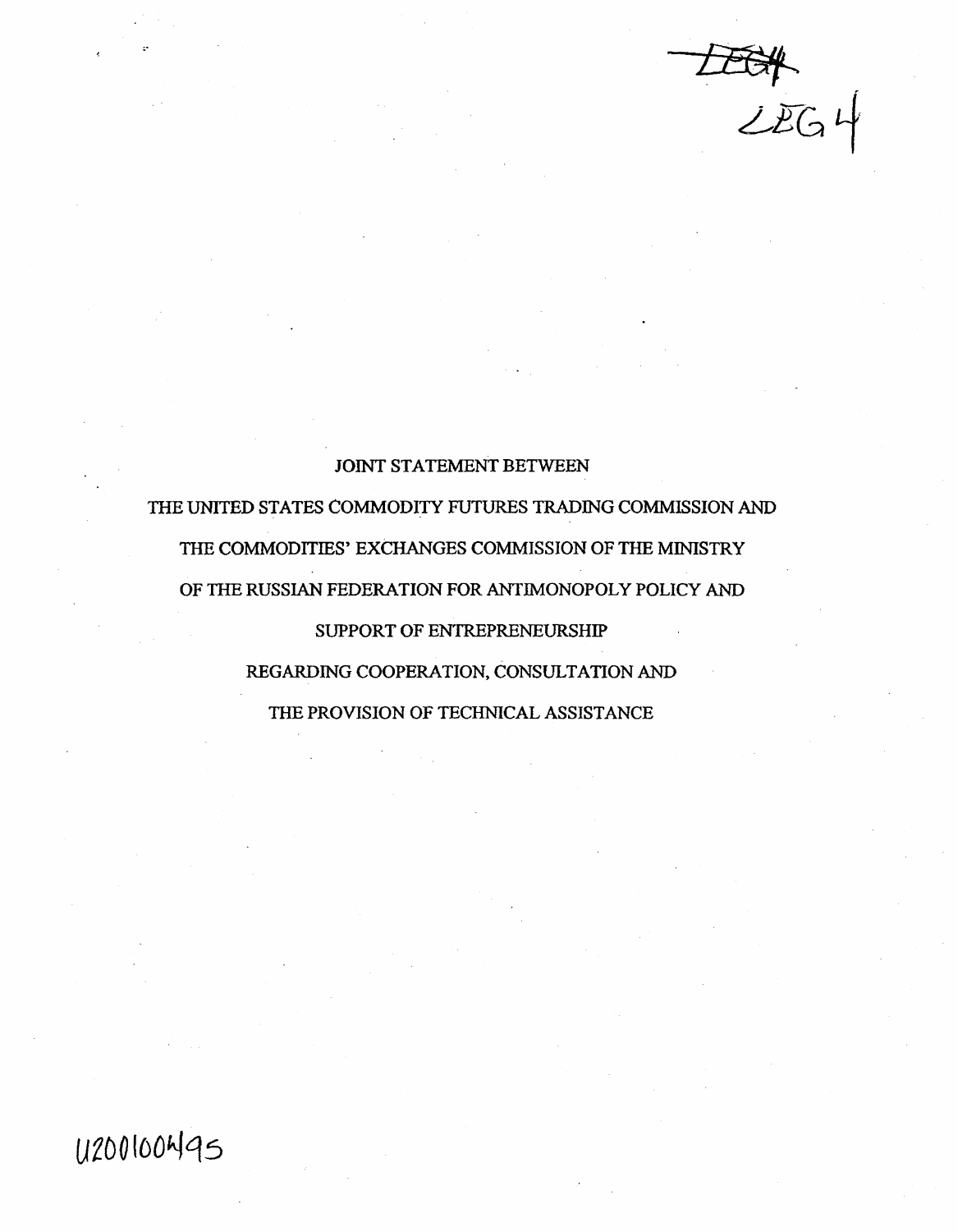The United States Commodity Futures Trading Commission (CFTC) and the Commodities' Exchanges Commission of the Ministry of the Russian Federation for Antimonopoly Policy and Support of Entrepreneurship (CEC) (collectively the Authorities), share the goal of building and maintaining open, fair, efficient and sound futures and options markets; recognize that the development of effective domestic legal and regulatory structures is essential to market integrity and investor protection; believe that international cooperation can facilitate the development and effective operation of futures and options markets; and desire to establish a mutually acceptable basis for cooperation, consultation and the provision of technical assistance. The CFTC and the CEC have reached the following understanding with respect to cooperation, consultation, and the provision of technical assistance.

## CLAUSE I CONSULTATION REGARDING MATIERS OF MU1UAL INTEREST

#### Section 1. General Principles

1. This Joint Statement on Technical Assistance (Statement) is a statement of the intent of the Authorities and does not create legally binding obligations on the Authorities or supersede domestic law.

2. The Authorities recognize the need and desirability of providing assistance, as set forth in Clauses II and III, to each other pursuant to this Statement. The provision of any such assistance should be consistent with the domestic laws of the Authorities and the availability of resources. Where the provision of assistance would be contrary to the public interest of an Authority, such assistance may be denied.

3. The Authorities intend to engage in a dialogue on all aspects of futures and options regulation and on the development and operation of their futures and options markets.

#### Section 2. Consultation

The Authorities intend to consult periodically about matters of mutual interest in order to promote cooperation and market integrity, and to further the protection of futures and options market participants. Such consultation may cover, among other things, the development of prudential and conduct of business standards for the operation of futures businesses (brokers, dealers and markets), the evolution of clearance and settlement and other market systems, the execution of market oversight, and the administration of the Authorities' futures and options

woh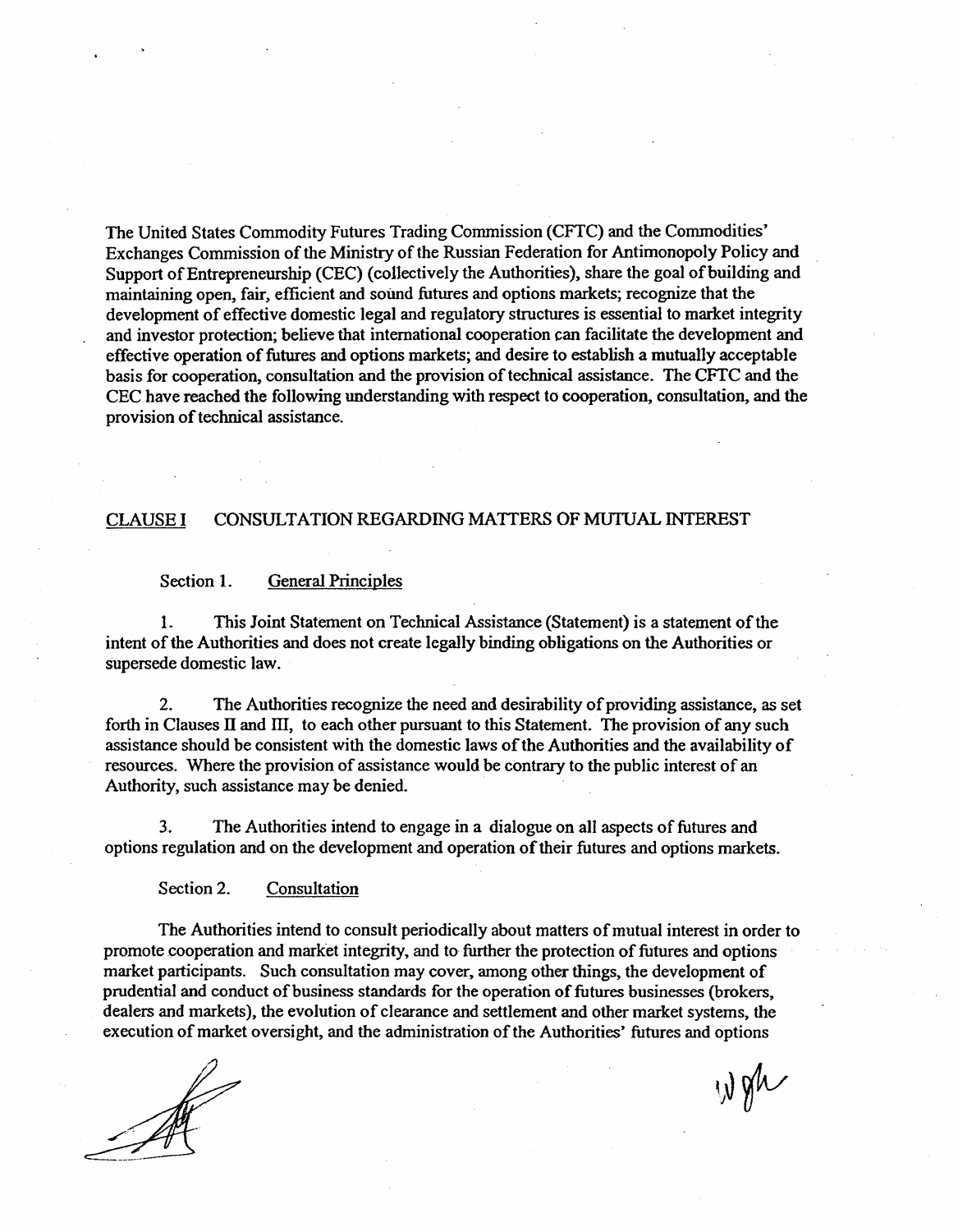laws, rules, and regulations. The purpose of such consultation is to assist in the development of approaches to strengthening domestic and international futures and options markets.

#### Section 3. Information Sharing

The Authorities intend to share information on each other's laws, rules and regulations pertaining to futures and options markets, if applicable, and how those laws, rules and regulations are implemented and interpreted.

## CLAUSE II PROVISION OF TECHNICAL ASSISTANCE FOR THE DEVELOPMENT OF THE FEDERATION OF RUSSIA FUTURES AND OPTIONS MARKETS

## Section 1. Technical Assistance

The CFfC intends to consult with and provide advice to the CEC for the development, administration, and operation of the futures and options markets in the Federation of Russia. Such consultation should identify specific types of technical assistance the Authorities believe are desirable and reasonable. The technical aSsistance may include the training of personnel as well as the provision of information and advice relating to the development of:

- a. Systems to promote the risk management, price discovery and hedging functions of markets;
- b. Futures and options products and the basics of designing contracts not readily susceptible to manipulation;
- c. Order handling systems;
- d. Trade recording and comparison systems;
- e. Quotation and transaction data transmission systems;
- f. Clearance and settlement mechanisms;
- g. · Regulatory requirements and best practices relating to market professionals, products and markets;
- h. Systems and related regulatory mechanisms relating to financial surveillance;
- i. Systems for effective market surveillance and enforcement programs;

J. Disclosure and other procedures and practices to protect futures and options customers and market participants; and

wom

2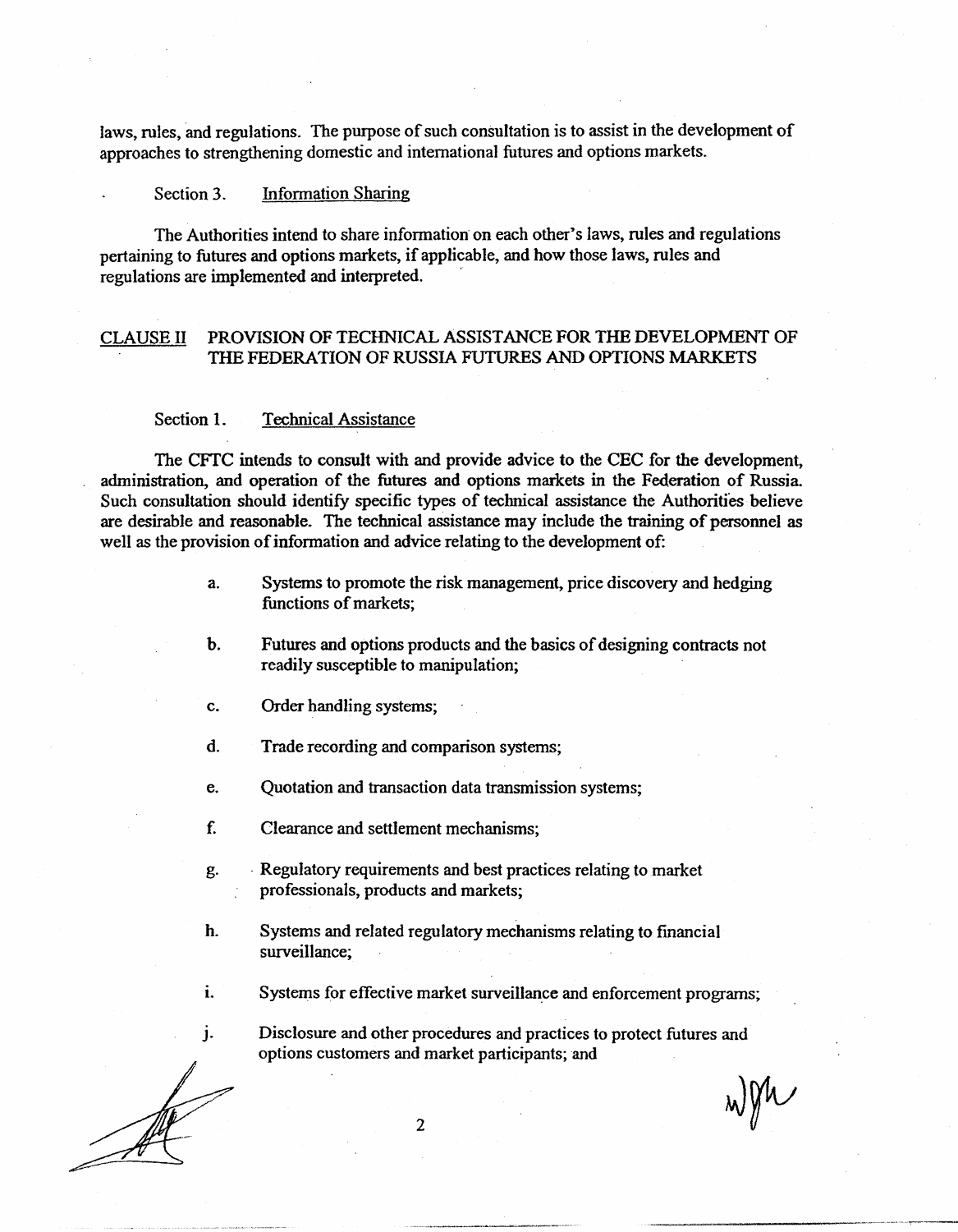k. Information on optimal levels of transparency.

#### Section 2. Specific Technical Assistance

Specific technical assistance may be provided in the following manner:

a Comment by CFTC staff on draft laws and regulations;

- b. Availability of CFTC staff and other relevant experts to provide consultation regarding futures and options markets;
- c. General training sessions concerning futures and options regulation; and
- d. Internship programs of short duration for CEC personnel at the CFTC, conditioned upon entering into any necessary confidentiality agreements.

### Section 3. Availability

The Authorities recognize that specific technical assistance is subject to the availability of resources and domestic authorizing legislation.

### CLAUSE Til COOPERATION

Each Authority may, subject to Clause IV, Section 2, give assistance as to:

- a. The granting of licenses, waivers or exemptions for the conduct of futures business;
- b. The observance of the laws and regulations applicable to futures business;
- c. The observance of the laws and regulations applicable to futures exchanges and other types of markets;
- d. The observance of the regulations of futures exchanges by their members or other market participants; and
- e. The prevention and detection of futures and options fraud and other irregularities in connection with the offer, purchase or sale of any futures or options contract.

Wga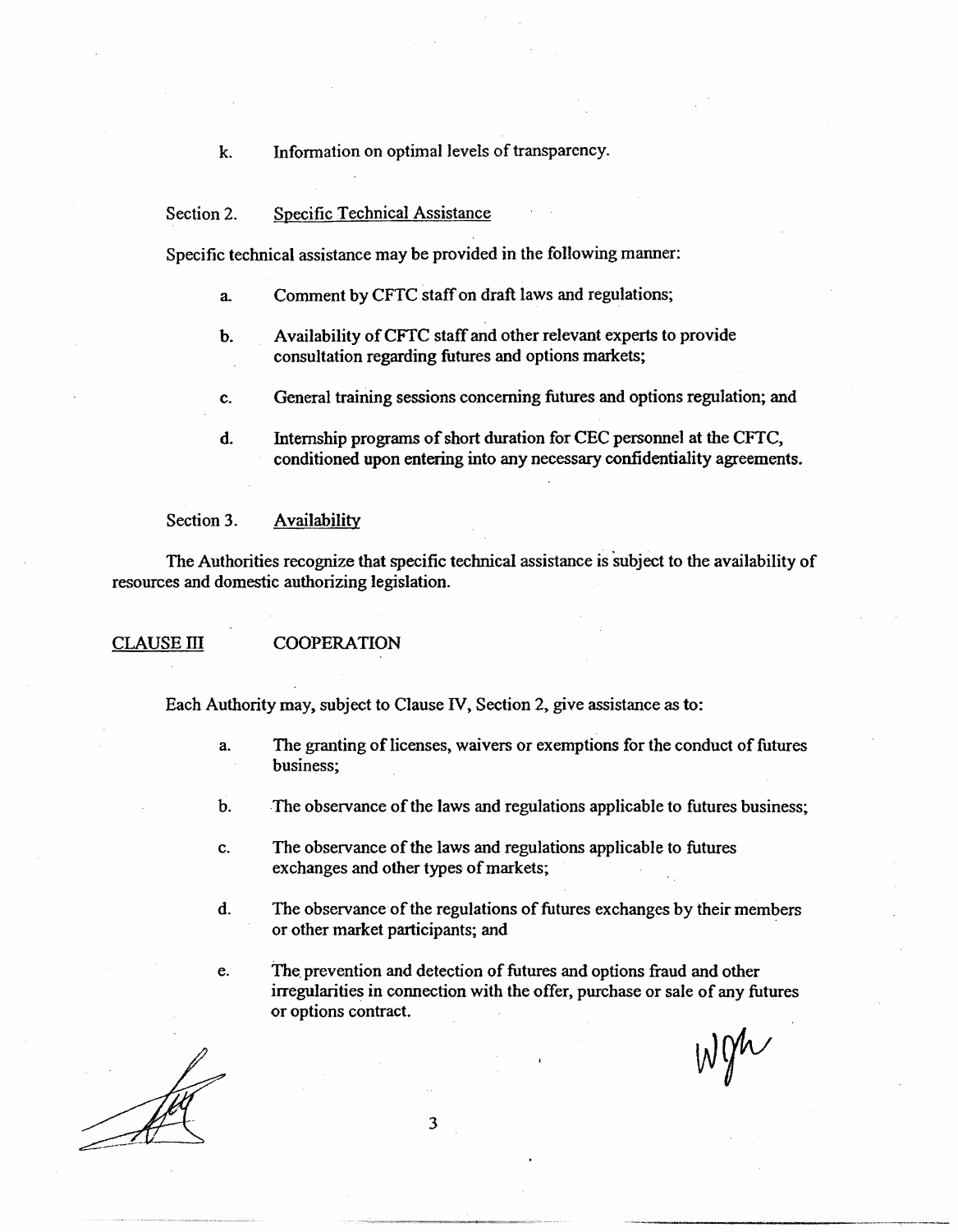## CLAUSE IV OPERATIONS

#### Section 1. Laws, Rules and Requirements

The Authorities have exchanged general information on the laws, rules and requirements applicable to the confidentiality and use of information.

Section 2. Requests

Requests for assistance under Clause III, procedures for making and executing such requests, permissible uses of information, confidentiality requirements and other matters not explicitly included in this Statement should be addressed on a case-by-case basis.

Section 3. Official Contacts

To further ensure the effective operation of this Statement, and· to facilitate communication between the Authorities, the Authorities hereby designate the contact officials set forth in Attachment A.

CLAUSE V FUTURE UNDERSTANDINGS

1. The Authorities plan to regularly review their efforts pursuant to this Statement with a view toward improving communication between them. In this regard, when new United States and/or Federation of Russia futures and options laws take effect, the Authorities intend to consider whether this Statement should be supplemented or superseded.

2. The Authorities intend to move toward more formal information sharing arrangements after they have some experience with the operation of this Statement.

4

WON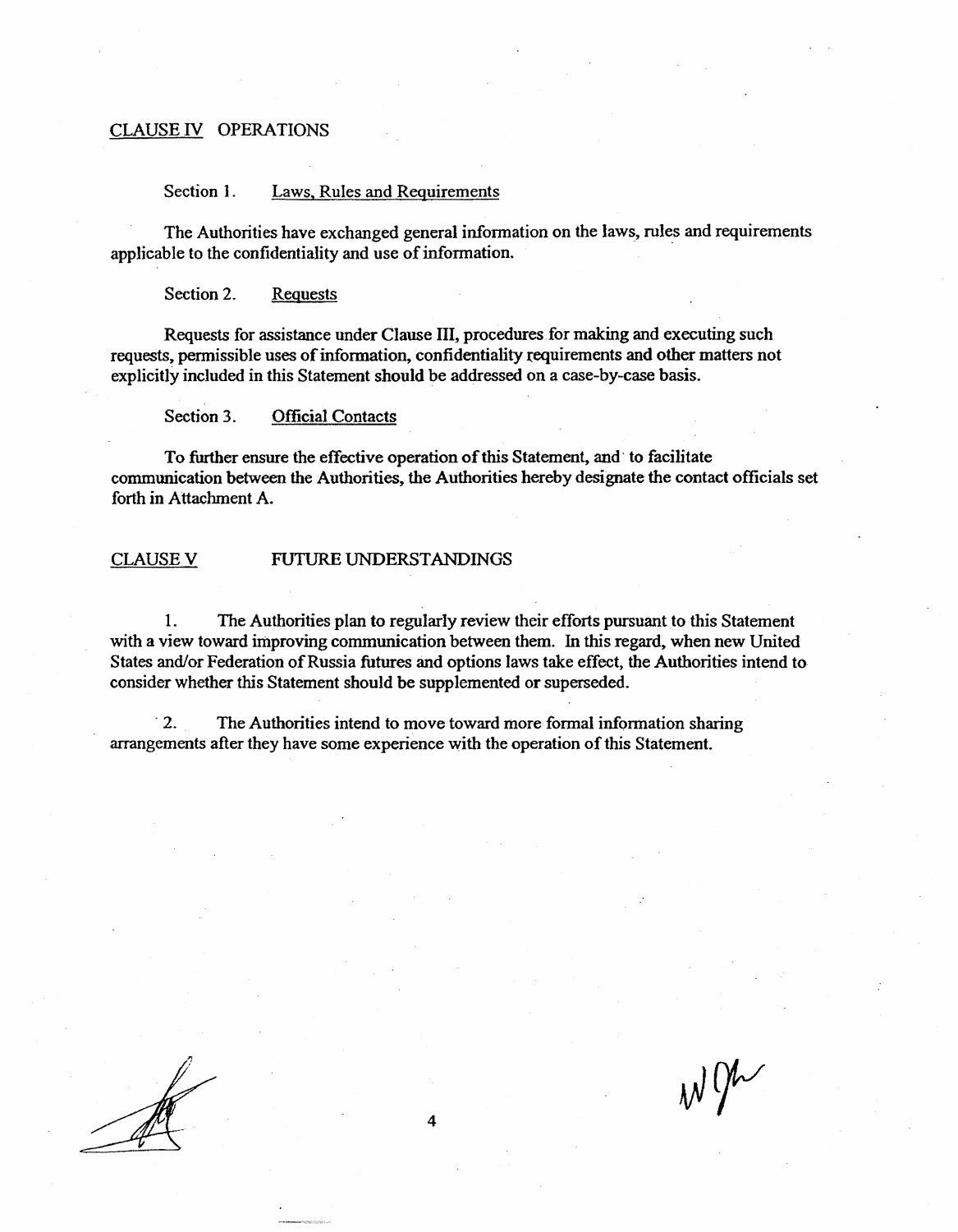THIS JOINT STATEMENT ON TECHNICAL ASSISTANCE is done in duplicate in Washington, DC on December 11, 2000, in the English and Russian languages.

FOR THE UNITED STATES COMMODITY FUTURES TRADING COMMISSION: FOR THE COMMODITIES' EXCHANGES COMMISSION OF THE MINISTRY OF THE RUSSIAN FEDERATION FOR ANTIMONOPOLY POLICY AND SUPPORT OF ENTREPRENEURSHIP:

CHAIRMAN

**ILYA YUZHANOV MINISTER**